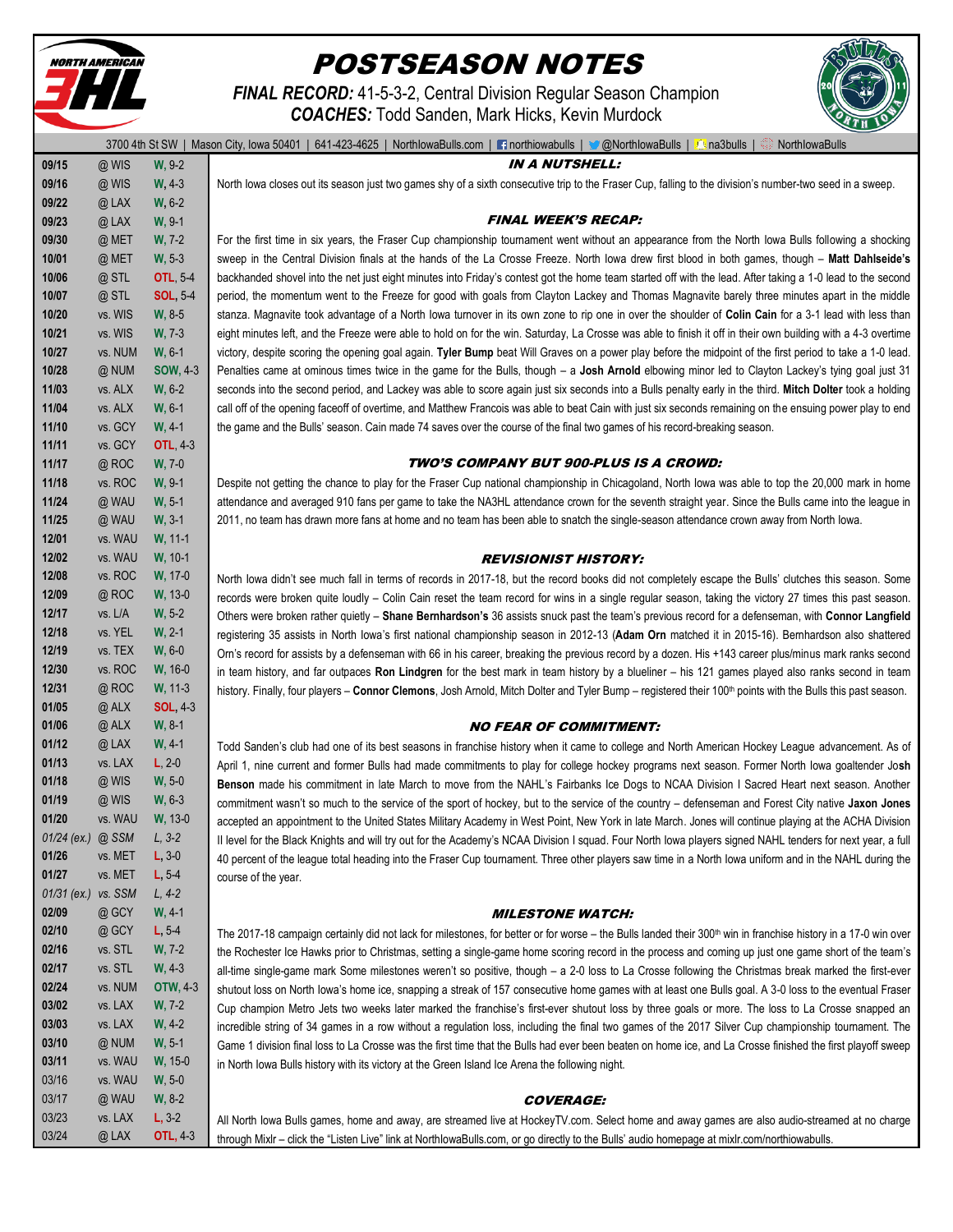### NORTH IOWA STATISTICS

| No. | <b>PLAYER</b>            | POS | GP             | G              | A              | <b>PTS</b> | $+/-$        | <b>PIM</b>     | PP             | <b>PPA</b>     | <b>SHG</b>     | <b>SHA</b>     | GW             | FG             | IG             | <b>OT</b> | UA           | EN                        | SOG          | <b>SOA</b>     | SGW          | <b>SO%</b> | <b>SH</b> | SH%     |
|-----|--------------------------|-----|----------------|----------------|----------------|------------|--------------|----------------|----------------|----------------|----------------|----------------|----------------|----------------|----------------|-----------|--------------|---------------------------|--------------|----------------|--------------|------------|-----------|---------|
| 14  | <b>Tyler Bump</b>        | F   | 45             | 29             | 56             | 85         | 56           | 24             | 6              | 18             | $\overline{c}$ | 0              | 5              | $\overline{c}$ | $\sqrt{2}$     | 0         | 0            | 0                         | 0            | 0              | 0            | $0.0\,$    | 0         | $0.0\,$ |
| 12  | David(Mitch) Dolter      | F   | 47             | 36             | 36             | 72         | 55           | 22             | 5              | 5              | 0              | 2              | 6              | 5              | 6              | 0         | 3            | 0                         | $\mathbf{1}$ | 3              | 0            | 33.3       | 0         | $0.0\,$ |
| 3   | Josh Arnold              | F   | 46             | 34             | 34             | 68         | 59           | 28             | 6              | 4              | $\overline{4}$ | $\overline{c}$ | 3              | $\overline{4}$ | 4              | 0         | $\mathbf{1}$ | 0                         | 0            | 0              | 0            | 0.0        | 0         | $0.0\,$ |
| 23  | * Cameron Fagerlee       | F   | 41             | 22             | 41             | 63         | 51           | 65             | 6              | $\overline{7}$ | 0              | $\overline{c}$ | $\overline{c}$ | $\overline{c}$ | 5              | 0         | 0            | 0                         | $\mathbf{1}$ | $\overline{c}$ | $\mathbf{1}$ | 50.0       | 0         | $0.0\,$ |
| 6   | <b>Brendan Studioso</b>  | F   | 40             | 21             | 35             | 56         | 51           | 30             | 4              | 6              | 4              | 2              | 2              | $\overline{c}$ | 0              | 1         | 1            | 1                         | 0            | 3              | 0            | 0.0        | 0         | 0.0     |
| 27  | <b>Connor Clemons</b>    | F   | 30             | 24             | 30             | 54         | 40           | 36             | 6              | $\overline{7}$ | 0              | $\overline{c}$ | 3              | 9              | 3              | 0         | 0            | 0                         | $\mathbf{1}$ | $\mathbf{1}$   | 0            | 100.0      | 0         | $0.0\,$ |
| 18  | Matt Dahlseide (total)   | F   | 38             | 18             | 30             | 48         | 26           | 18             | 2              | 6              | 1              | 2              | $\overline{c}$ | 1              | 0              | 0         | $\mathbf{1}$ | 1                         | 0            | 0              | 0            | 0.0        | 0         | $0.0\,$ |
| 22  | Shane Bernhardson        | D   | 45             | 10             | 36             | 46         | 68           | $\overline{4}$ | $\overline{c}$ | 12             | 0              | 3              | $\mathbf{1}$   | $\overline{c}$ | 0              | 0         | 1            | 0                         | 0            | 1              | 0            | 0.0        | 0         | $0.0\,$ |
| 5   | Dayton Honkanen          | D   | 44             | 11             | 27             | 38         | 45           | 34             | 0              | 9              | 0              | $\overline{c}$ | 4              | $\overline{c}$ | 0              | 0         | 0            | 0                         | 0            | 0              | 0            | 0.0        | 0         | $0.0\,$ |
| 19  | Jarod Blackowiak         | F   | 33             | 15             | 21             | 36         | 28           | 20             | 2              | 4              | $\mathbf{1}$   | 0              | 3              | 3              | 0              | 0         | 0            | 0                         | $\theta$     | 0              | 0            | 0.0        | 0         | 0.0     |
| 26  | Dan Sandvig              | F   | 32             | 11             | 24             | 35         | 35           | 10             | 3              | $\mathbf{1}$   | 1              | 0              | $\mathbf{1}$   | 0              | 3              | 0         | 0            | 0                         | 0            | 0              | 0            | 0.0        | 0         | $0.0\,$ |
| 16  | Jake Joyaux              | D   | 45             | 8              | 25             | 33         | 59           | 65             | 3              | $\overline{7}$ | 0              | 0              | $\mathbf{1}$   | $\overline{2}$ | 0              | 0         | 0            | 0                         | 0            | 0              | 0            | 0.0        | 0         | $0.0\,$ |
| 7   | * Peter Verstegen        | F   | 45             | 12             | 19             | 31         | 23           | 28             | 0              | 0              | 0              | 1              | 1              | 0              | $\overline{c}$ | 0         | 0            | 0                         | 0            | 0              | 0            | 0.0        | 0         | $0.0\,$ |
| 11  | * Alex Timm              | F   | 34             | 9              | 21             | 30         | 24           | 51             | 0              | $\overline{c}$ | $\overline{c}$ | 1              | $\mathbf{1}$   | 0              | 0              | 0         | $\mathbf{1}$ | 0                         | 0            | 0              | 0            | 0.0        | 0         | $0.0\,$ |
| 20  | x Ryan Kranz             | D   | 24             | 3              | 16             | 19         | 31           | 12             | 0              | 5              | 0              | 4              | 0              | 0              | 0              | 0         | 0            | 0                         | $\theta$     | 0              | 0            | 0.0        | 0         | $0.0\,$ |
| 21  | Lucas McKinnon           | F   | 41             | $\overline{c}$ | 16             | 18         | 55           | 20             | 0              | 0              | 0              | $\overline{c}$ | 0              | 0              | 0              | 0         | 0            | 0                         | 0            | 0              | 0            | 0.0        | 0         | $0.0\,$ |
| 4   | * Tucker Kruse           | F   | 26             | $\overline{7}$ | 9              | 16         | 16           | 0              | 1              | 0              | 1              | 0              | $\mathbf{1}$   | 0              | $\overline{c}$ | 0         | 0            | 0                         | 0            | 0              | 0            | 0.0        | 0         | $0.0\,$ |
| 25  | Dominic Skrelja          | F   | 9              | 9              | 6              | 15         | 14           | 6              | 3              | 0              | 1              | 0              | $\mathbf{1}$   | 1              | 1              | 0         | 0            | 1                         | 0            | 1              | 0            | 0.0        | 0         | 0.0     |
| 29  | * Jett Larson            | F   | 31             | 4              | 11             | 15         | 15           | 8              | 0              | 0              | 0              | 1              | 0              | 0              | $\mathbf{1}$   | 0         | 0            | 0                         | 0            | 0              | 0            | 0.0        | 0         | $0.0\,$ |
| 15  | * Ivan Bogach            | D   | 36             | $\overline{c}$ | 11             | 13         | 40           | 57             | 0              | $\overline{c}$ | 0              | 3              | 0              | $\mathbf{1}$   | 0              | 0         | 0            | 0                         | 0            | 0              | 0            | 0.0        | 0         | $0.0\,$ |
| 10  | *x Isaac Baron           | F   | 22             | 6              | 6              | 12         | 15           | 45             | 0              | 0              | 0              | 0              | 1              | 0              | 1              | 0         | 0            | 0                         | 0            | 0              | 0            | 0.0        | 0         | 0.0     |
| 17  | x Jason Miner            | D   | 32             | 2              | 10             | 12         | 32           | 6              | 0              | $\mathbf{1}$   | 0              | 0              | 0              | 0              | 0              | 0         | 0            | 0                         | 0            | 0              | 0            | 0.0        | 0         | $0.0\,$ |
| 8   | x Bryceton Butkiewicz    | F   | 18             | 5              | 5              | 10         | $-2$         | 8              | 0              | $\overline{c}$ | 0              | 1              | 1              | 1              | $\overline{c}$ | 0         | 0            | 0                         | 0            | 1              | 0            | 0.0        | 0         | $0.0\,$ |
| 10  | * Aaron Swanson          | F   | 5              | 3              | 6              | 9          | 8            | 8              | 1              | 0              | 0              | 0              | 0              | 0              | 0              | 0         | 0            | 0                         | 0            | 0              | 0            | 0.0        | 0         | $0.0\,$ |
| 2   | John Studioso            | D   | 14             | $\overline{c}$ | $\overline{7}$ | 9          | 18           | 10             | $\mathbf{1}$   | $\overline{c}$ | 0              | 0              | 0              | 0              | $\mathbf{1}$   | 0         | 0            | 0                         | $\theta$     | 0              | 0            | 0.0        | 0         | $0.0\,$ |
| 9   | *x Brandon Caudill       | D   | 18             | 1              | 5              | 6          | 28           | 45             | 1              | 0              | 0              | 0              | 0              | 0              | 0              | 0         | 0            | 0                         | 0            | 0              | 0            | 0.0        | 0         | 0.0     |
| 19  | *x Matt Gruber           | F   | 2              | 1              | 0              | 1          | $\mathbf{1}$ | 4              | 0              | 0              | 1              | 0              | 0              | 0              | 1              | 0         | 0            | 0                         | 0            | 0              | 0            | 0.0        | 0         | 0.0     |
| 24  | <b>Vincent DeSanctis</b> | F   | $\overline{c}$ | 0              | $\mathbf{1}$   | 1          | $\mathbf{1}$ | 0              | 0              | 0              | 0              | 0              | 0              | 0              | 0              | 0         | 0            | 0                         | 0            | $\theta$       | 0            | 0.0        | 0         | $0.0\,$ |
| 28  | Jaxon Jones              | D   | 7              | 0              | 1              | 1          | $\mathbf{1}$ | 0              | 0              | 0              | 0              | 0              | 0              | 0              | 0              | 0         | 0            | 0                         | 0            | 0              | 0            | 0.0        | 0         | $0.0\,$ |
| 33  | * Colin Cain             | G   | 34             | 0              | 1              | 1          | 0            | 0              | 0              | 0              | 0              | 0              | 0              | 0              | 0              | 0         | 0            | 0                         | 0            | 0              | 0            | 0.0        | 0         | $0.0\,$ |
| 18  | x Sean Mallonee          | F   | 1              | 0              | U              | 0          | U            | 4              | U              | U              | U              | U              | U              | U              | U              | U         | $\theta$     | U                         | $\theta$     | 0              | U            | 0.0        | U         | 0.0     |
| 30  | Connor Poczos            | G   | 1              | 0              | 0              | 0          | 0            | 0              | 0              | 0              | 0              | 0              | 0              | 0              | 0              | 0         | 0            | 0                         | 0            | 0              | 0            | 0.0        | 0         | 0.0     |
| 35  | *x Lewis Simon           | G   | 1              | 0              | 0              | 0          | 0            | 0              | 0              | 0              | 0              | 0              | 0              | 0              | $\theta$       | 0         | 0            | 0                         | 0            | 0              | 0            | 0.0        | 0         | $0.0\,$ |
| 8   | Luke Drougas             | D   | 2              | 0              | 0              | 0          | 3            | 2              | 0              | 0              | 0              | 0              | 0              | 0              | 0              | 0         | 0            | 0                         | 0            | 0              | 0            | 0.0        | 0         | 0.0     |
| 26  | *x Andrew Gilbert        | D   | $\overline{c}$ | 0              | 0              | 0          | $-1$         | 0              | 0              | 0              | 0              | 0              | 0              | 0              | 0              | 0         | 0            | 0                         | 0            | 0              | 0            | 0.0        | 0         | 0.0     |
| 2   | x Marshall Tschida       | D   | $\mathfrak{Z}$ | 0              | 0              | 0          | 5            | 0              | 0              | 0              | 0              | 0              | 0              | 0              | 0              | 0         | 0            | 0                         | 0            | 0              | 0            | 0.0        | 0         | $0.0\,$ |
| 28  | *x Neal Benson           | F   | 4              | 0              | 0              | 0          | $-1$         | 0              | 0              | 0              | 0              | 0              | 0              | 0              | 0              | 0         | 0            | 0                         | 0            | 0              | 0            | 0.0        | 0         | $0.0\,$ |
| 30  | x Drew Scites            | G   | 9              | 0              | 0              | 0          | 0            | 0              | 0              | 0              | 0              | 0              | 0              | 0              | 0              | 0         | 0            | 0                         | 0            | 0              | 0            | 0.0        | 0         | 0.0     |
| 35  | * Tyler Hawk (total)     | G   | 16             | 0              | 0              | 0          | 0            | $\overline{c}$ | 0              | 0              | 0              | 0              | 0              | 0              | 0              | 0         | 0            | 0                         | 0            | 0              | 0            | 0.0        | 0         | $0.0\,$ |
|     | <b>TOTALS</b>            |     | 47             | 304            | 534            | 837        | 901          | 680            | 50             | 99             | 18             | 28             | 38             | 37             | 34             | 1         | 8            | $\boldsymbol{\mathsf{3}}$ | 3            | 12             | 1            | 25.0       | 1         | $0.0\,$ |
|     |                          |     |                |                |                |            |              |                |                |                |                |                |                |                |                |           |              |                           |              |                |              |            |           |         |

| No. | <b>GOALIE</b>      | GP | <b>MINS</b> | W  |   | OTL      | <b>ISOL</b> | <b>SO</b> | EN | <b>GA</b> | <b>GAA</b> |   |   | SOGP   SOW   SOL   SOGA   SOA   SO% |    |       | <b>SA</b> | SVS I | SV%        |
|-----|--------------------|----|-------------|----|---|----------|-------------|-----------|----|-----------|------------|---|---|-------------------------------------|----|-------|-----------|-------|------------|
| 35  | Tyler Hawk (total) | 16 | 964         | 14 | റ | 0        |             |           |    | 26        | 1.62       |   | U |                                     |    | .000  | 416       | 390   | 0.938      |
| 30  | x Drew Scites      | 9  | 540         | 9  |   | 0        |             |           |    | 16        | 1.78       | 0 | 0 |                                     | 0  | 0.000 | 199       | 183   | 0.920      |
| 33  | * Colin Cain       | 34 | 2052        | 27 | 3 | C        |             | 5         |    | 61        | 1.78       | 3 | ∩ | 5                                   | 10 | 0.500 | 936       | 875   | 0.935      |
| 35  | *x Lewis Simon     |    | 60          |    |   | $\theta$ |             |           |    | 3         | 3.00       | 0 | 0 |                                     | 0  | 0.000 | 31        | 28    | 0.903      |
| 30  | Connor Poczos      |    | 13          |    |   | 0        |             | 0         |    |           | 4.66       | 0 | 0 |                                     | 0  | 0.000 | 10        | 9     | 0.900      |
|     | Totals             | 47 | 2844        | 39 | 4 | 2        |             | 8         |    | 88        | 1.86       | 3 | າ |                                     | 10 | 0.500 | 1248      |       | 1160 0.929 |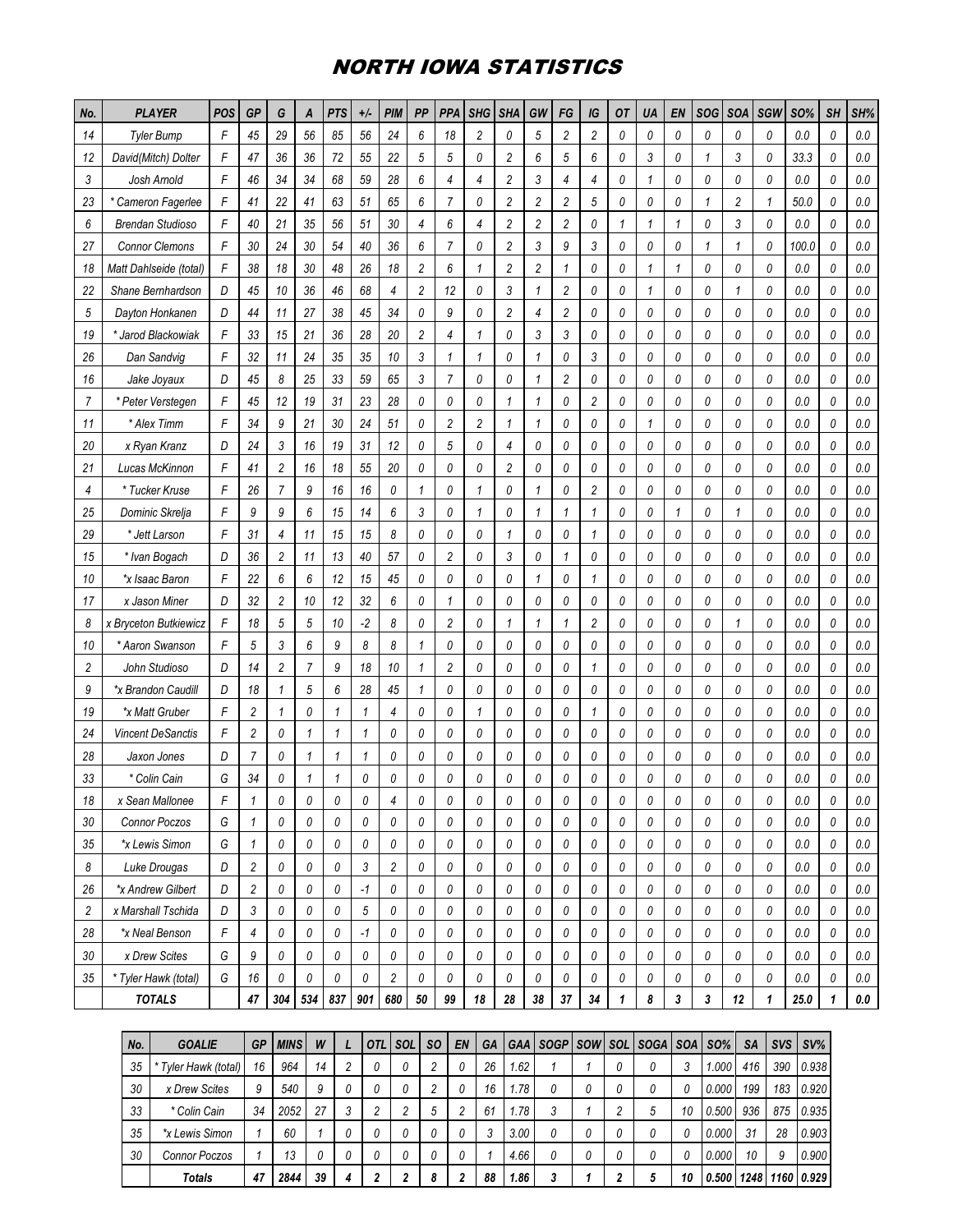## TEAM COMPARISON (REGULAR SEASON ONLY)

| <b>NORTH IOWA</b>       |                                   |  |
|-------------------------|-----------------------------------|--|
| 39-4-2-2 (82 pts)       | <b>Record</b>                     |  |
| $19 - 3 - 1 - 0$        | <b>Home Record</b>                |  |
| $20 - 1 - 1 - 2$        | <b>Away Record</b>                |  |
| $8 - 2 - 0 - 0$         | <b>Last 10 Games</b>              |  |
| $7 - 0 - 0 - 0$         | <b>Current Streak</b>             |  |
| $32 - 2 - 2 - 0$        | <b>When Out-Shooting Opponent</b> |  |
| $7 - 2 - 0 - 1$         | <b>When Out-Shot by Opponent</b>  |  |
| $33 - 1 - 2 - 1$        | <b>When Scoring First</b>         |  |
| $304 - 92$              | <b>Goals For/Goals Against</b>    |  |
| $6.47(2^{nd})$          | <b>Goals For/Game</b>             |  |
| $1.96(3^{rd})$          | <b>Goals Against/Game</b>         |  |
| 42.26 (9th)             | <b>Shots For/Game</b>             |  |
| 26.64(8 <sup>th</sup> ) | <b>Shots Against/Game</b>         |  |
| 680                     | <b>Penalty Minutes</b>            |  |
| 14.47                   | <b>Penalty Minutes/Game</b>       |  |
| 26.2 (18th)             | Power Play Pct.                   |  |
| 89.5 (2nd)              | Penalty Kill Pct.                 |  |
| $18 - 1$                | <b>SHG For/Against</b>            |  |
|                         | <b>GOALS FOR/AGAINST</b>          |  |
| $98 - 25$               | 1 <sup>st</sup> Period            |  |
| $102 - 26$              | 2 <sup>nd</sup> Period            |  |
| $102 - 37$              | 3rd Period                        |  |
| $2 - 4$                 | OT/SO                             |  |
|                         | <b>SHOTS FOR/AGAINST</b>          |  |
| $679 - 410$             | 1 <sup>st</sup> Period            |  |
| $668 - 406$             | 2 <sup>nd</sup> Period            |  |
| $619 - 418$             | 3rd Period                        |  |
| $20 - 18$               | OT/SO                             |  |
| $1,986 - 1,252$         | <b>TOTAL</b>                      |  |
|                         | <b>AFTER 1ST PERIOD</b>           |  |
| $32 - 0 - 0 - 0$        | <b>When Leading</b>               |  |
| $5 - 2 - 2 - 1$         | <b>When Tied</b>                  |  |
| 2-2-0-1                 | <b>When Trailing</b>              |  |
|                         | <b>AFTER 2ND PERIOD</b>           |  |
| $37 - 0 - 0 - 2$        | <b>When Leading</b>               |  |
| $1 - 1 - 1 - 0$         | <b>When Tied</b>                  |  |
| $1 - 3 - 1 - 0$         | <b>When Trailing</b>              |  |
|                         | <b>GAMES DECIDED BY</b>           |  |
| $5 - 2 - 2 - 2$         | 1 Goal                            |  |
| $3 - 1$                 | 2 Goals                           |  |
| $6 - 1$                 | 3 Goals                           |  |
| $5 - 0$                 | 4 Goals                           |  |
| $6-0$                   | 5 Goals                           |  |
| $14 - 0$                | 6+ Goals                          |  |

### LEAGUE LEADERS (REGULAR SEASON ONLY)

| #              | <b>POINTS</b>      | <b>TEAM</b> | <b>GP</b> | G  | A  | <b>PTS</b> |
|----------------|--------------------|-------------|-----------|----|----|------------|
| 1              | <b>Brad Becker</b> | <b>BNG</b>  | 47        | 53 | 63 | 116        |
| $\overline{2}$ | Eric Vanderhoff    | <b>SKY</b>  | 47        | 53 | 53 | 106        |
| 8              | <b>Tyler Bump</b>  | <b>NIO</b>  | 45        | 29 | 56 | 85         |
| 16             | * Clayton Lackey   | LAC         | 41        | 43 | 34 | 77         |

| # | <b>ASSISTS</b>     | <b>TEAM</b> | GP | A  |
|---|--------------------|-------------|----|----|
|   | Mason Stewart I    | YEL         | 47 | 66 |
| 2 | <b>Brad Becker</b> | <b>BNG</b>  | 47 | 63 |
| 4 | <b>Tyler Bump</b>  | <b>NIO</b>  | 45 | 56 |

| # |                       | <b>TEAM</b> | GP | W  |   |   | <b>SOL</b> | SO. | <b>GAA</b> | $SV\%$ |
|---|-----------------------|-------------|----|----|---|---|------------|-----|------------|--------|
|   | <b>Brady Anderson</b> | <b>BNG</b>  | 22 | 17 |   |   | っ          | 8   | 1.38       | 0.945  |
| 2 | <b>Drew Scites</b>    | GFL         | 21 | 20 | 0 | 0 |            | 5   | 1.42       | 0.949  |
| 5 | * Tyler Hawk          | <b>NIO</b>  | 16 | 14 | 2 | 0 |            | 2   | 1.62       | 0.938  |
| 8 | * Colin Cain          | NIO         | 34 | 27 | 3 | 2 | 2          | 5   | 1.78       | 0.935  |

| # | WINS              | <b>TEAM WINS</b> |    |
|---|-------------------|------------------|----|
| 1 | * Colin Cain      | NIO              | 27 |
| 2 | * Carson Murison  | <b>TFX</b>       | 24 |
| 3 | * Reid Waszczenko | YFI              | 24 |

| #              | <b>MINUTES</b>     | <b>TEAM MIN</b> |      |
|----------------|--------------------|-----------------|------|
|                | Ryan Pascarella    | SNT 2128        |      |
| $\mathfrak{p}$ | * Ricardo Gonzalez | TOL 2126        |      |
| 3              | * Colin Cain       | <b>NIO</b>      | 2052 |

| # | SAVE %                | <b>TEAM</b> | GOALS SAVES |      | $SV\%$ |
|---|-----------------------|-------------|-------------|------|--------|
|   | <b>Drew Scites</b>    | GFL         | 29          | 540  | 0.949  |
| 2 | * Reid Waszczenko     | <b>YEL</b>  | 60          | 1062 | 0.947  |
| 3 | <b>Brady Anderson</b> | <b>BNG</b>  | 30          | 515  | 0.945  |
| 4 | * Carson Murison      | <b>TEX</b>  | 37          | 573  | 0.939  |
| 5 | * Tyler Hawk          | <b>NIO</b>  | 26          | 390  | 0.938  |